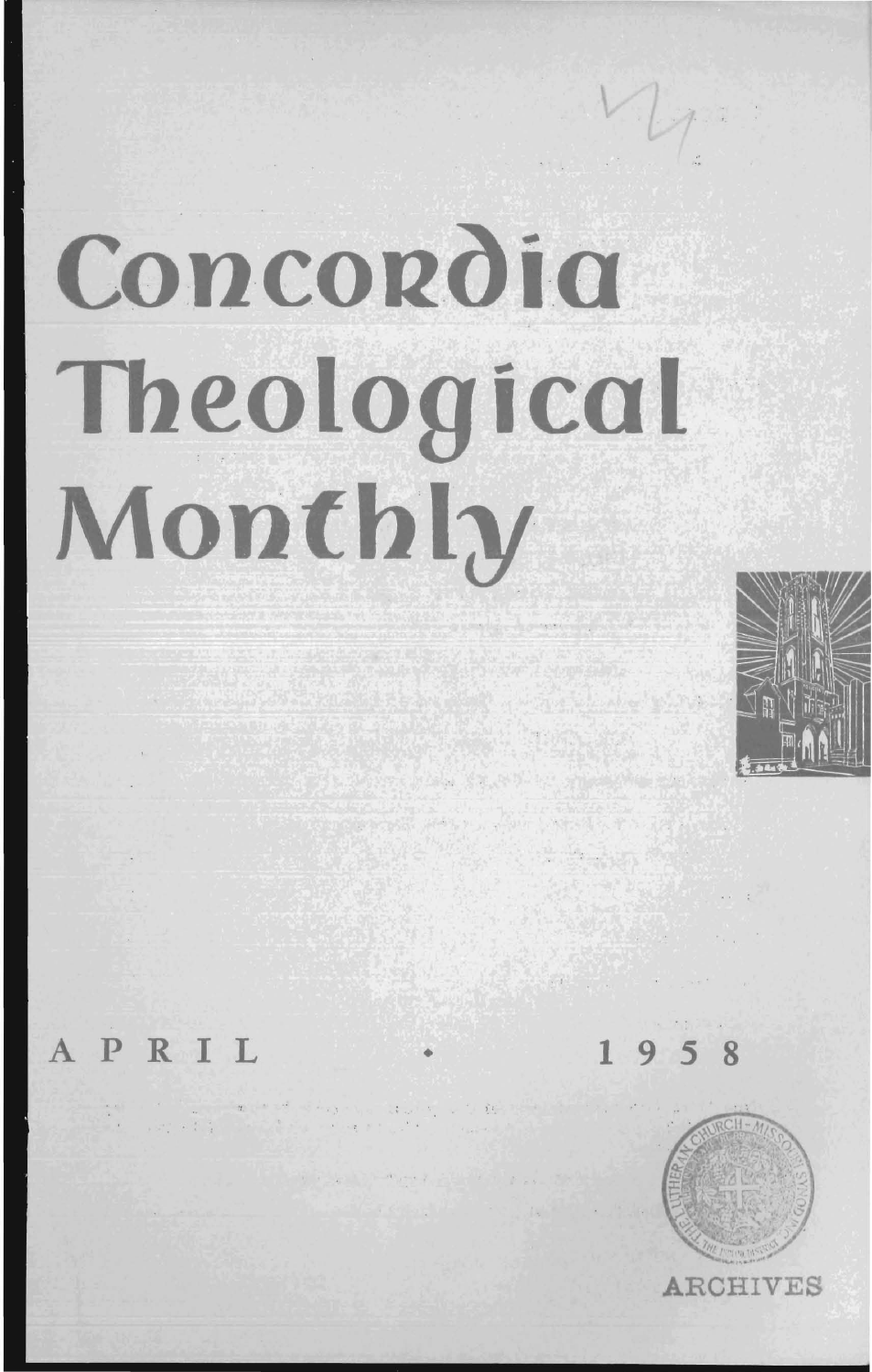## **BRIEF** STUDIES

## CHILDREN AND THE DEITY (A Review of *Little Visits with God)* ..

When a mixed company of grownups and children gather to worship, all too often it is the little Christians who are expected to adapt to the language and approach of the adults. Some ecclesiastical or devotional child-labor laws are necessary to emancipate the young in the work of worship, both in the Sunday morning hours and in the hour of family worship.

This book of 200 devotions will help families with young children talk together about the Christian life. Bible passages speak to everyday happenings, and discussion questions help to clinch the points. Additional Bible readings are suggested for older children and adults, and a simple prayer concludes each selection. Jahsmann, whose work for children through the Concordia Sunday School Series is well known, and Simon, whose *Christian Parent* magazine is aimed at helping par· ents bring up their children in Christ, together with the publisher and the Literature Board of The Lutheran Church - Missouri Synod, have put many families in their debt. May many families use this volume in consistent time payments.

This movement to recognize children will bring, however, blessings proportionate in some measure to the clarity of its theology. What is to be *said* must be correctly determined. At the same time it must always be recognized that what the child is caused to *think* is really determinative both of theological accuracy and of spiritual effectiveness. To throw out comment on this volume's theology is to claim to understand what the child who hears will *understand* from the words - clearly a glassy foundation, if not a complete glass house. Without claiming any personal innocence, which alone might be said to make the action permissible, let me cast a first stone. My target, be it clear, is not this volume which supplies the examples, but a theological approach to children apparent in many visits with God on which they are taken.

One oversight in these little visits with God would seem to be that the child is never adequately introduced to the host. As soon as this is said it must be partially retracted, for He, whom to know is everlast-

<sup>\*</sup> LITTLE VISITS WITH GOD. Allan Hart Jahsmann and Martin P. Simon. St.Louis: Concordia Publishing House, 1957. 287 pages. Cloth. \$3.00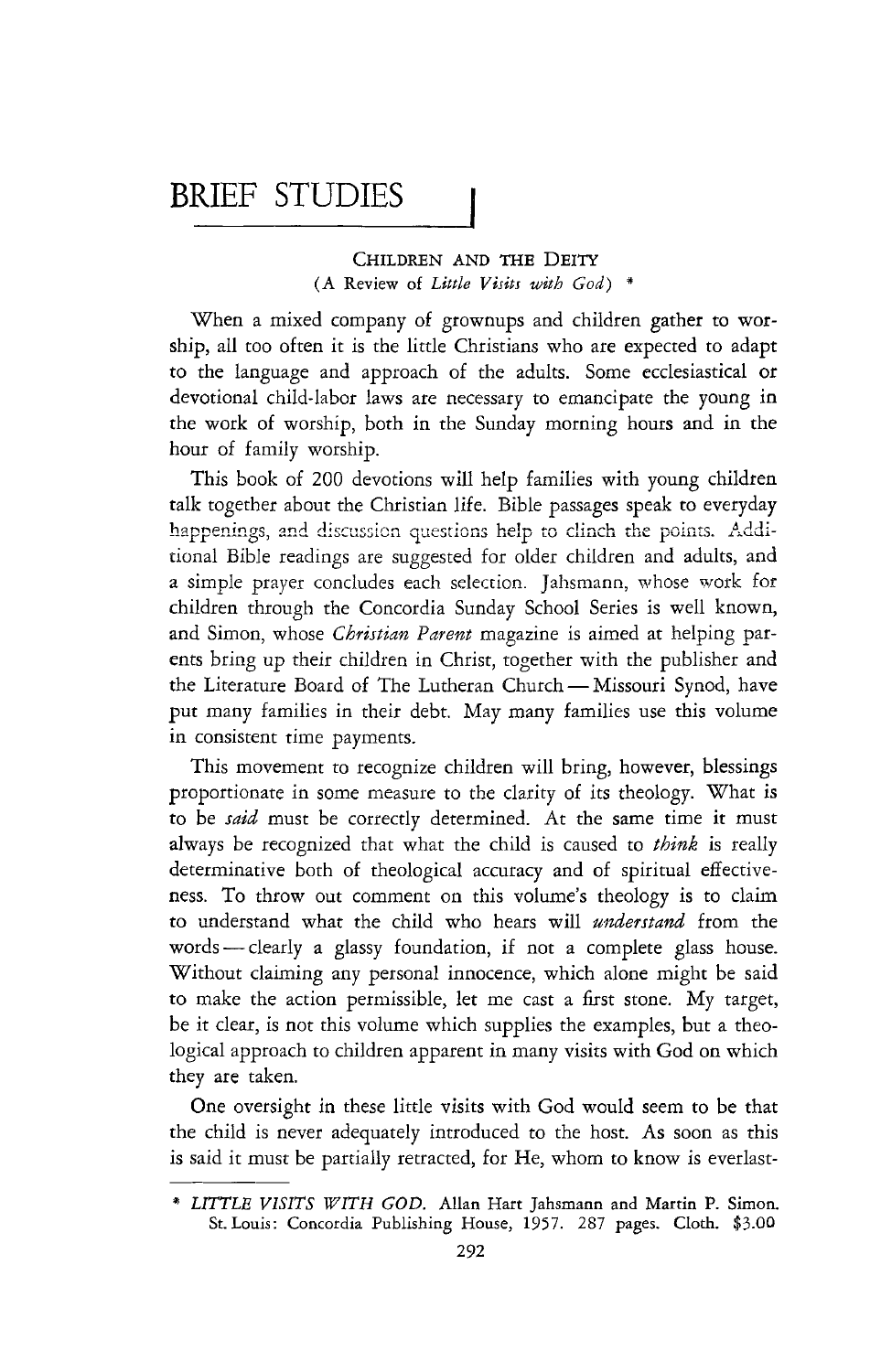ing life, is apparent on every page. The foreword is correct when it says: "This book will help children not only to know about God, but also to love Him and to trust in Him. It cultivates right attitudes and shows how the Christian faith is to function **in** daily living. These devotions touch the heart as well as reach the mind. They are childlike without being childish. They lead to Jesus, the Savior and Good Shepherd. And it is through childlike trust in Jesus that we are saved" (p. V). But in 200 visits with God might it not be possible to help children know more about God and know Him more accurately as He has revealed Himself?

It is the expressed prayer of the authors that the Holy Trinity will be pleased with the volume (and surely He is! ), but there is no introduction to the Holy Spirit in the five references to His name my checking revealed. (Related to this is the fact that no attempt is made to "put them in mind of their Baptism.") At the same time, however, the distinction between the first and second Persons of the Holy Trinity is stressed to the overshadowing of the unity in Essence. The second visit, called "What Jesus Made," is based on John 1:3, here given as "ali things were made by Jesus." In one other instance the book quotes from the RSV - here the RSV translation "through Him" would have helped. But the point St. John makes on Creation is not that Jesus is another Person about whom we can say, *"He* did it," but to show His unity in the Godhead who *did*. A suggestion that the book could well begin on page 197, "God Made Everything," is not to exhibit a congenital clinging to the chronological, but to question whether the simple interchange of the names "God" and "Jesus," with the assumption of acquaintance with the mystery of the Trinity *it*  implies, constitutes a more adequate introduction to God than a specific attempt to assist parents in making clear what is meant by the name of the Father and of the Son and of the Holy Ghost.

Of more vital concern is the distinction that is often implied between the attitude of the Savior Jesus and the Father God (in whom Mary rejoiced as "God, my Savior"). God didn't punish someone else for man's sin. *He* suffered!

"Well," said her mother. "God is perfect and holy, and He can't allow His children to do wrong. He has to punish us for sinning."

"Oh," said Jeanie. "But Jesus saved us from being punished."

"How?" asked her mother, as if she didn't know.

"By having His Father punish Him instead of us," said Jeanie.

Jeanie was right. Jesus felt sorry for people because they were all